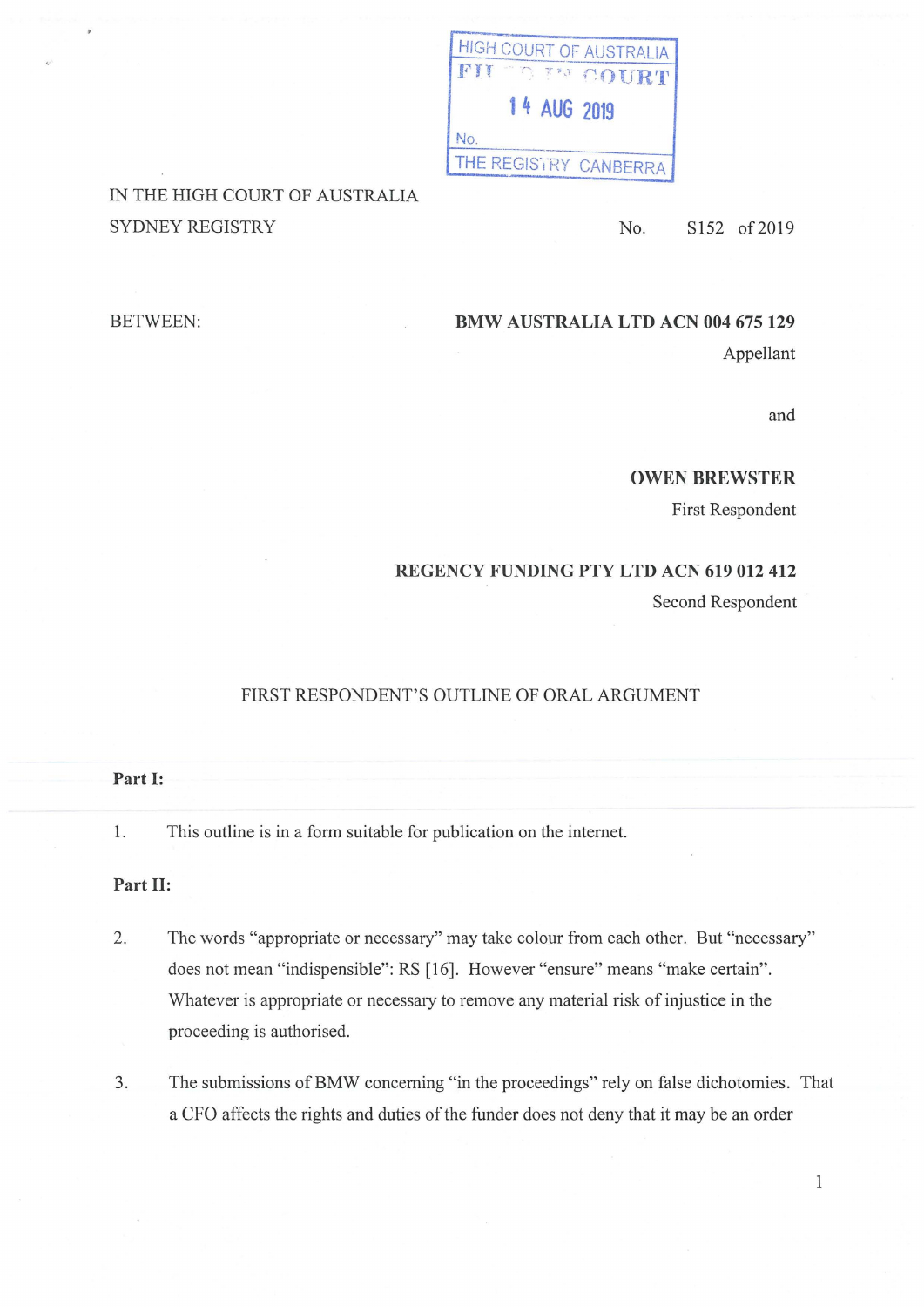which is appropriate or necessary to ensure justice in the proceeding: cf AS [26]. Nor does the fact that a CFO will require consideration of a proper commercial return for the funder: cf AS[27]. Such matters are merely elements of seeing that the order is appropriate to ensure justice in the proceeding. They are means not ends. And BMW's submission that a . CFO "creates an institutional bias in favour of plaintiffs" (AS[29]) ignores the main object of Part 10: to improve access to justice for claims that would otherwise be inefficient or impracticable to litigate.

4. The text and structure of Part 10 do not encourage a narrow construction of the powers it confers. It is plainly not a code. It takes its place in the scheme of the CPA and SCA, which are sources of powers of the broadest kind. It is not drafted in a strict style which seeks to avoid redundancy. Some provisions of the Part are unnecessary given s 183. They appear to have been enacted to give guidance, as opposed to power: s 171 (adequacy of representation); ss 165 and 166 (ordering that proceedings no longer continue under the Part); and ss 168, 169, 170 and 177(4) (giving directions for the resolution of group members' claims). Other provisions are best understood as enacted to avoid doubt: s 164, s 184, s 177(1)(a)-(d). Other provisions confer broad discretionary powers qualified by reference to considerations of justice or "fitness" or appropriateness:  $s 163(4)$ ,  $s 171(1)$  and (2), 173(2), s 178(4) and (5), s 180(4), s 184(3). These, along withs 183, emphasise the flexibility intended for the scheme, and the reliance on courts to deal with issues, perhaps unable to anticipated, as they arise. There are some - but not many - prescriptive and proscriptive provisions concerning the court's powers. Those are concerned with group members' right to opt out (s  $162(1)$ ), notices to group members (s  $175(1)$ ,  $(6)$ , s  $176(1)$ ,  $(2)$ , (5)), settlement (s 173(1)), some aspects of the mechanics of an order for damages (s  $177(2)$ , s  $178(2)$ , (3)), and costs (s 181).

- 5. Section 183 is an integral part of the novel scheme enacted by Part 10. It attracts uncontroversial principles of construction favouring a liberal construction.
- 6. The Appellant seeks to cut down s 183 by resort to the *Anthony Hordern* principle. However none of the sections relied on by BMW plainly creates a condition or limitation that would be avoided by a CFO. None addresses interlocutory orders. None addresses

2